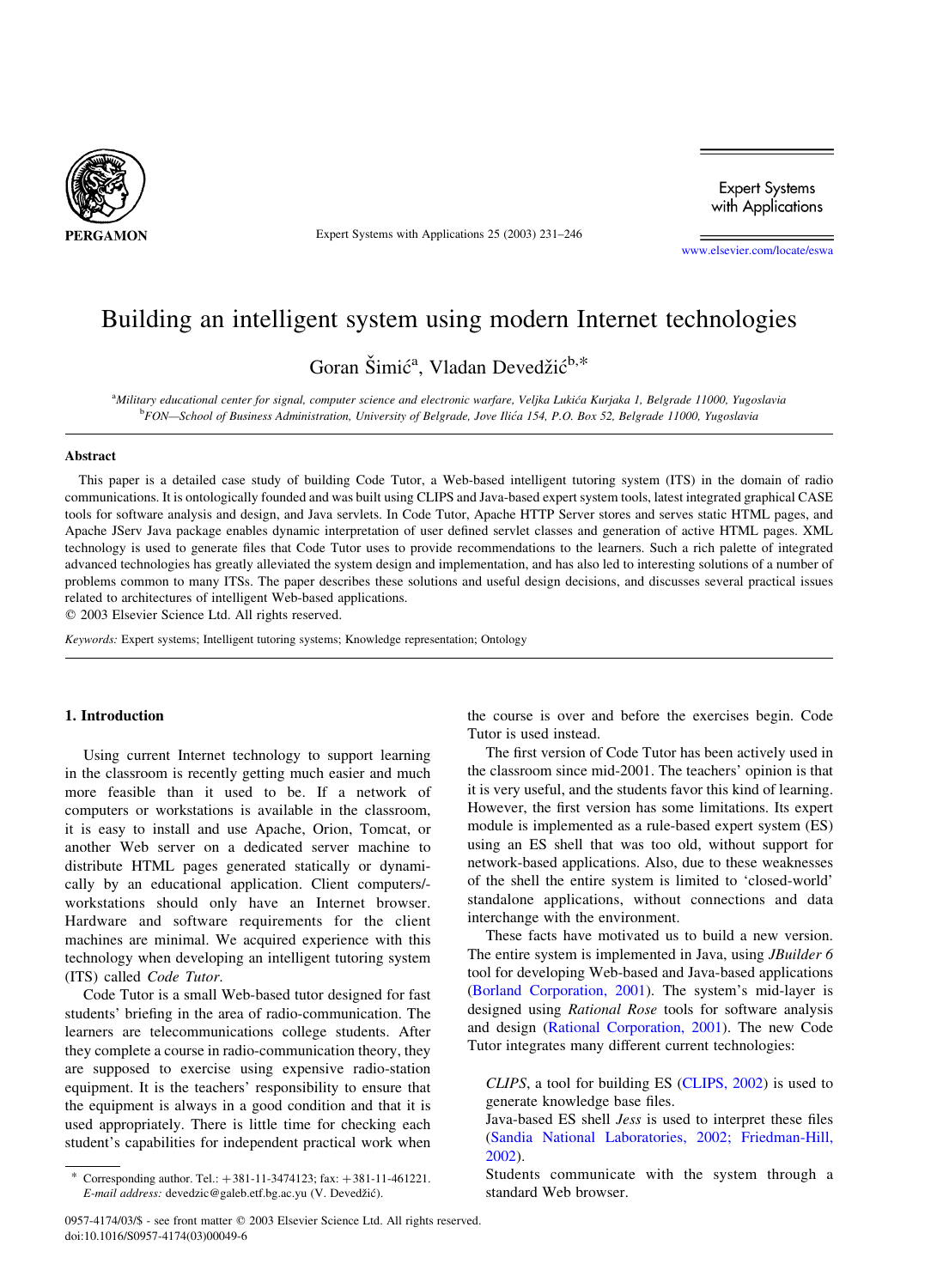$Java^{\pi M}$  Servlet technology [\(Sun Microsystems Corpor](#page--1-0)[ation, 2001; Hall, 2001a,b](#page--1-0)) is used to implement the system's interactions with the students.

Apache server ([The Apache Software Foundation,](#page--1-0) [2001a](#page--1-0)) is used to store static HTML pages.

Apache JServ ([The Apache Software Foundation, 2001b](#page--1-0)) is used to interpret the servlets.

XML technology ([The World-wide web consortium,](#page--1-0) [2001\)](#page--1-0) is used to generate files that Code Tutor uses to provide recommendations to the students.

When developing the new Code Tutor, our goal was not to further the research in Web-based ITS per se. Rather than that, we wanted to re-design and re-develop a working system, to make it work in a Web-based learning context, to make it intelligent at least to an extent, to have both the teachers and the learners actually use it, to document its design (made using current Web technologies), and to acquire valuable practical experience for further research and development of intelligent Web-based learning systems. Also, with the system's purpose (students' briefing) in mind we wanted to keep the system small and simple. For the sake of all these goals, in the design of Web-based version of Code Tutor we have deliberately sacrificed some features that are certainly important in Web-based learning systems (e.g. adaptivity and integration of stand-alone domain service systems). In that sense, it should be noted that Code Tutor is actually Web-enabled and Web-ready, intended primarily for use in the classroom, rather than a full-fledged Web-based ITS built with the major goal of using it adaptively over the Web.

The paper describes the new version of Code Tutor thoroughly. The next section briefly overviews related work of other authors relevant for the design and development of the new version, providing the context within which Code Tutor is best understood. Section 3 analyzes the system's use cases and shows its architecture. Design and implementation details are discussed in Section 4, while Section 5 specifically addresses Code Tutor's intelligent behavior. Section 6 covers important issues of Code Tutor's user interface design.

#### 2. Related work

In designing the new version of Code Tutor as a Webbased ITS, our situation was much like the one in which authors of other ITS have been already: we needed to convert a stand-alone ITS to one that operates on the World Wide Web. There were a number of architectural paths from which we might have chosen. Hence, we first studied the scope of Web-based ITS architectures. Extensive discussion on categorization of such architectures by [Alpert, Singley](#page--1-0) and Fairweather (1999) and Mitrović and Hausler (2000) was our starting point. They have found out that architectures of many Web-based ITS are either centralized (the application server performs all tutoring functions), or replicated (the entire tutor resides in a Java applet that needs to be downloaded and is executed on the student's machine), or distributed (tutoring functions are distributed between the client and the server). Each category has some advantages and some disadvantages, described elsewhere as well. For example, [Johnson, Shaw, and Ganeshan \(1998\)](#page--1-0) discuss feasibility of client-side tutoring deployed in their pedagogical agent called Adele.

Then we studied architectures of a number of specific Web-based ITS, in order to find out about their characteristics and to relate them to our idea of Code Tutor as a Web-based ITS. In the first version of Code Tutor we used rule-based ES reasoning in the GUIDEON style [\(Clancey,](#page--1-0) [1983\)](#page--1-0), and we wanted to continue using it in the new, Webbased version. An example of a Web-based ITS that uses an ES is PAT Online, a model-tracing Web-based algebra tutor ([Ritter, 1997](#page--1-0)). We also wanted to deploy XML technology in Code Tutor, and a good example of how to do it is ActiveMath, a generic Web-based learning system that dynamically generates interactive math courses with the content represented in XML-based format and presented to the learner via a standard Web browser ([Melis et al., 2001\)](#page--1-0).

The architecture proposed by [Retalis and Avgeriou](#page--1-0) [\(2002\)](#page--1-0) is important for our work in that it is based upon standards and practices from international standardization bodies, as well as on the practices of well-established software and hypermedia engineering techniques. We also studied the architectures of VALIENT, a Web-based database design learning environment ([Hall & Gordon,](#page--1-0) [1998\)](#page--1-0), and ILESA, a Web-based tutor for linear programming problems (López, Millán, Pérez-de-la-Cruz, & [Triguero, 1998\)](#page--1-0). More recently, we also found other ideas that have something in common with Code Tutor— [Prentzas, Hatzilygeroudis, and Garofalakis \(2002\)](#page--1-0) use hybrid rules for knowledge representation in Web-based tutoring, [Rebai and de la Passardiere \(2002\)](#page--1-0) try to capture educational metadata for Web-based learning environments, and [Ahmad and Lajoie \(2001\)](#page--1-0) use an integrated learning model to facilitate Web-based instruction.

Theoretical work of [Brusilovsky \(1999\)](#page--1-0), as well as ELM-ART ([Brusilovsky, Schwartz, & Weber, 1996](#page--1-0)) and ELM-ART II ([Weber & Brusilovsky, 2001](#page--1-0)) systems for learning programming in LISP cover a number of important issues related to adaptivity of Web-based learning environments, such as providing adaptive navigation support to the learner, links annotation, and adaptive curriculum sequencing. We are aware of the importance of adaptivity of Web-based tutors, but we haven't designed the present version of Code Tutor to have such features.

#### 3. System analysis and architecture

Code Tutor is a client-server learning environment designed as a Web classroom ([Fig. 1\)](#page--1-0). Students and teachers